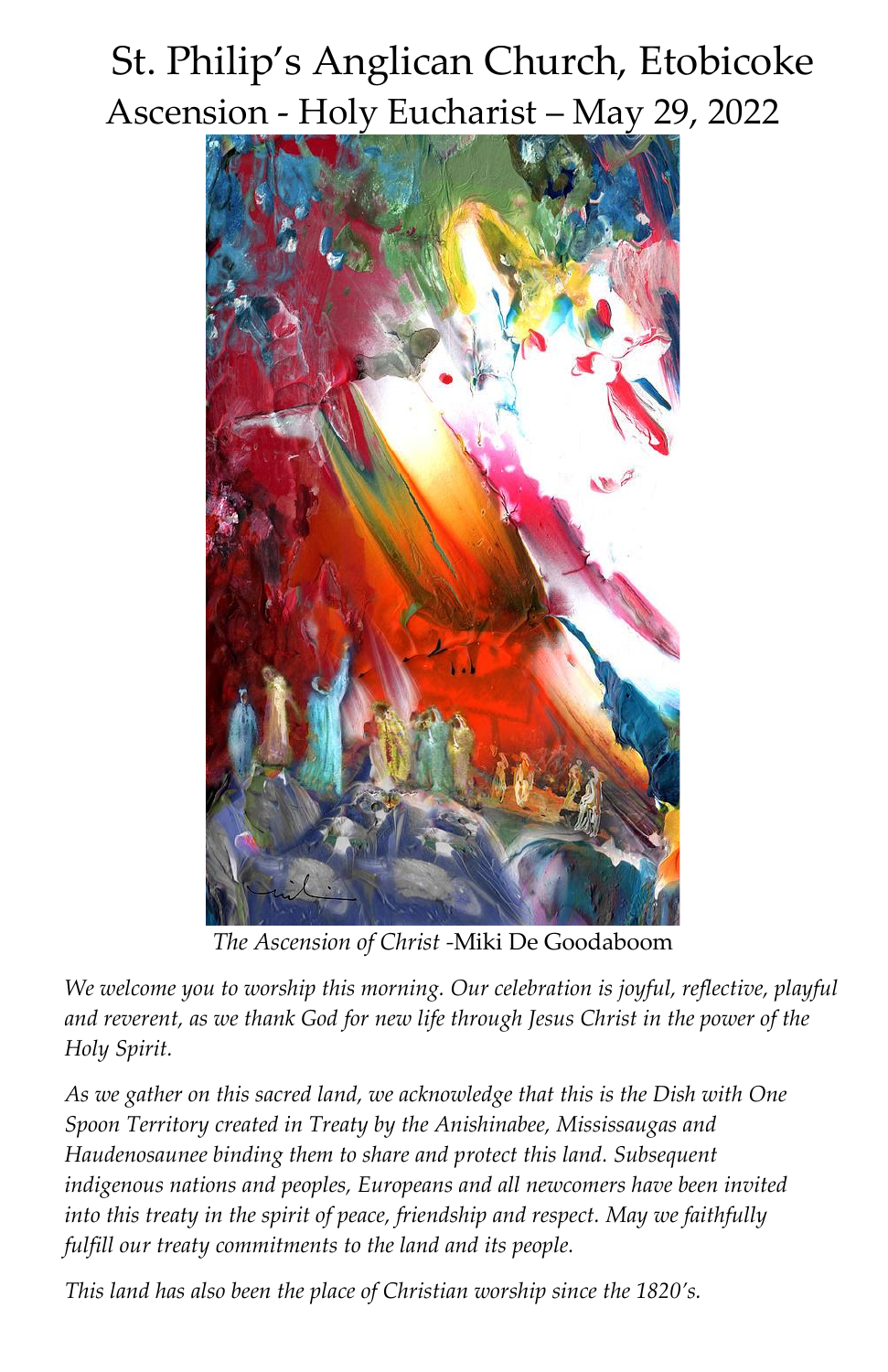*Welcome and Announcements*

*The prayer bell calls us to silent preparation*

## *Like a Healing Stream*

- 1. **Like a healing stream** *—* **in a barren desert** *—* **Spirit water bringing life to dusty earth** *—* **God is trickling through our lives as in a dream unfolding, promising revival and rebirth**  **like a healing stream.**
- 2. **Like a gentle rain** *—* **on a thirsty garden** *—* **Spirit water come to nourish tiny seed** *—* **God is bubbling through the soil to coax a new creation, yearning for an end to want and need**  **like a gentle rain.**
- 3. **Like a river strong** *—* **with a restless current** *—* **Spirit water rushing on to distant shore** *—* **God is carving out a channel in a new direction, calling for an end to hate and war**  **like a river strong.**
- 4. **Like a mighty sea** *—* **reaching far horizons** *—* **Spirit water with a love both deep and wide** *—* **God is working in our hearts to shape a new tomorrow: God will always challenge and provide!** *—* **Like a mighty sea**  **like a river strong**  **like a gentle rain**  **like a healing stream** *—*

The grace of our Lord Jesus Christ, and the love of God, and the fellowship of the Holy Spirit, be with you all.

**And also with you.**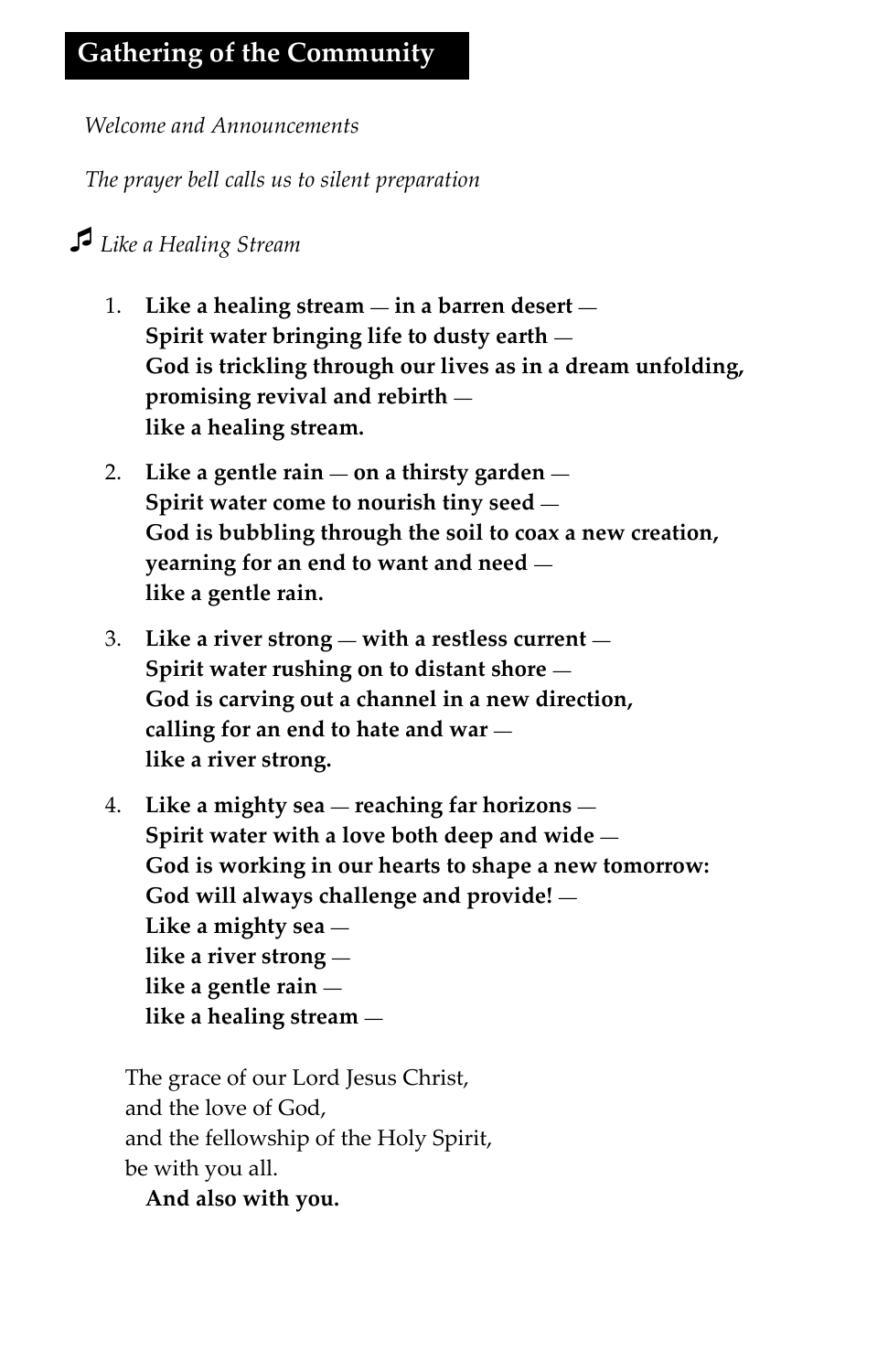Almighty God,

**to you all hearts are open, all desires known, and from you no secrets are hidden. Cleanse the thoughts of our hearts by the inspiration of your Holy Spirit, that we may perfectly love you, and worthily magnify your holy name; through Christ our Lord. Amen.**

Collect of the Day

Let us pray.

Almighty God, your Son Jesus Christ ascended to the throne of heaven that he might rule over all things as Lord. Keep the Church in the unity of the Spirit and in the bond of his peace, and bring the whole of creation to worship at his feet, who is alive and reigns with you and the Holy Spirit, one God, now and for ever.

**Amen.**

#### **Breaking Open the Word**

Children's Time – Mieke and Priscilla

First Reading: Acts 16.16–34 Reader: Irene Thomson

One day, as we were going to the place of prayer, we met a slave girl who had a spirit of divination and brought her owners a great deal of money by fortune-telling. While she followed Paul and us, she would cry out, "These men are slaves of the Most High God, who proclaim to you a way of salvation." She kept doing this for many days. But Paul, very much annoyed, turned and said to the spirit, "I order you in the name of Jesus Christ to come out of her." And it came out that very hour. But when her owners saw that their hope of making money was gone, they seized Paul and Silas and dragged them into the marketplace before the authorities. When they had brought them before the magistrates, they said, "These men are disturbing our city; they are Jews and are advocating customs that are not lawful for us as Romans to adopt or observe." The crowd joined in attacking them, and the magistrates had them stripped of their clothing and ordered them to be beaten with rods. After they had given them a severe flogging, they threw them into prison and ordered the jailer to keep them securely. Following these instructions, he put them in the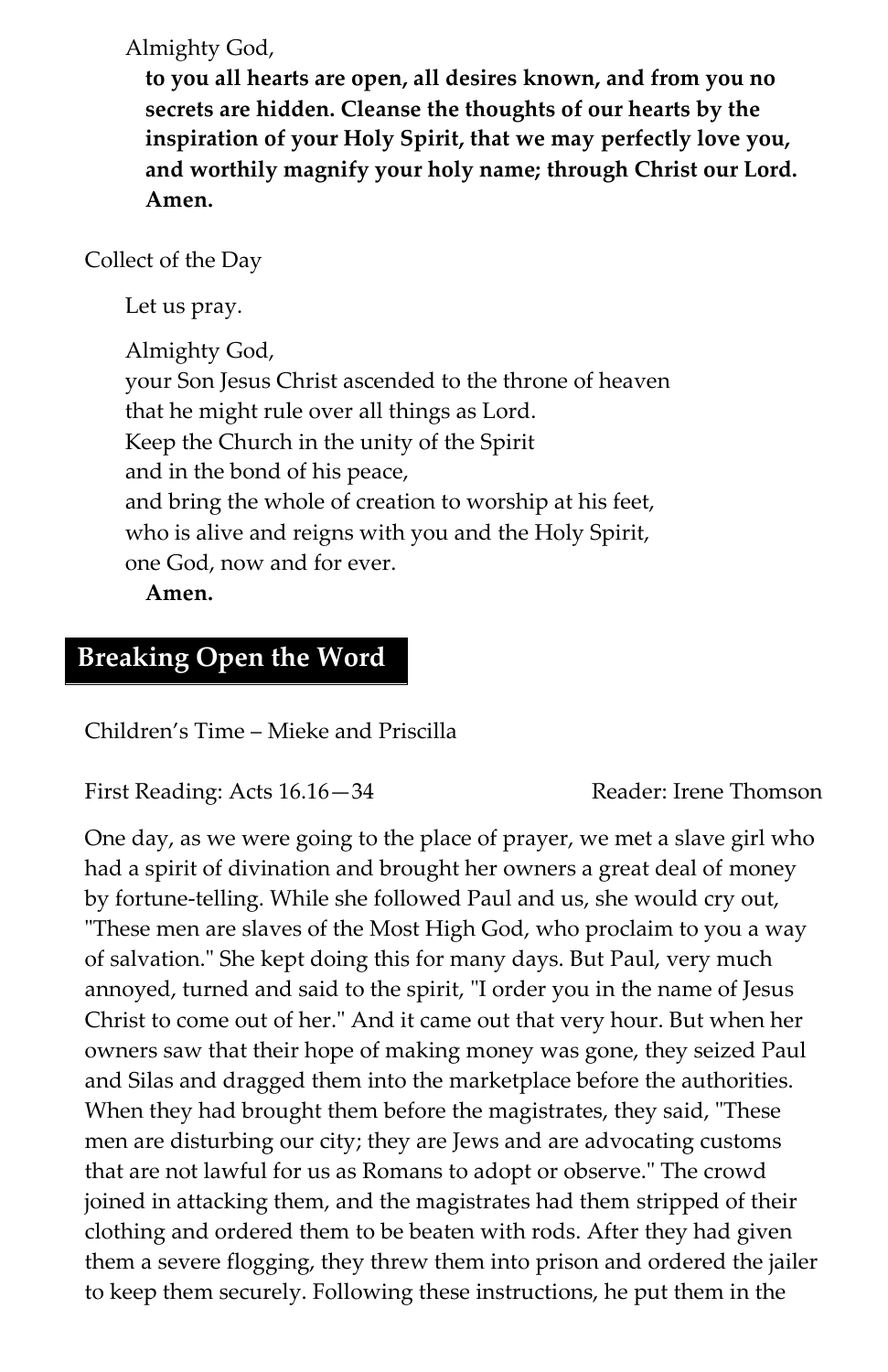innermost cell and fastened their feet in the stocks. About midnight Paul and Silas were praying and singing hymns to God, and the prisoners were listening to them. Suddenly there was an earthquake, so violent that the foundations of the prison were shaken; and immediately all the doors were opened and everyone's chains were unfastened. When the jailer woke up and saw the prison doors wide open, he drew his sword and was about to kill himself, since he supposed that the prisoners had escaped. But Paul shouted in a loud voice, "Do not harm yourself, for we are all here." The jailer called for lights, and rushing in, he fell down trembling before Paul and Silas. Then he brought them outside and said, "Sirs, what must I do to be saved?" They answered, "Believe on the Lord Jesus, and you will be saved, you and your household." They spoke the word of the Lord to him and to all who were in his house. At the same hour of the night he took them and washed their wounds; then he and his entire family were baptized without delay. He brought them up into the house and set food before them; and he and his entire household rejoiced that he had become a believer in God.

Hear what the Spirit is saying to the Church. **Thanks be to God.**



The Lord reigns! Let the éarth réjóice; let the many cóastlands bé glád! Clouds and thick darkness surroúnd thé Lórd; righteousness and justice are the foundation óf Gód's thróne. Fire goes befóre thé Lórd, and consumes enemies on évéry síde.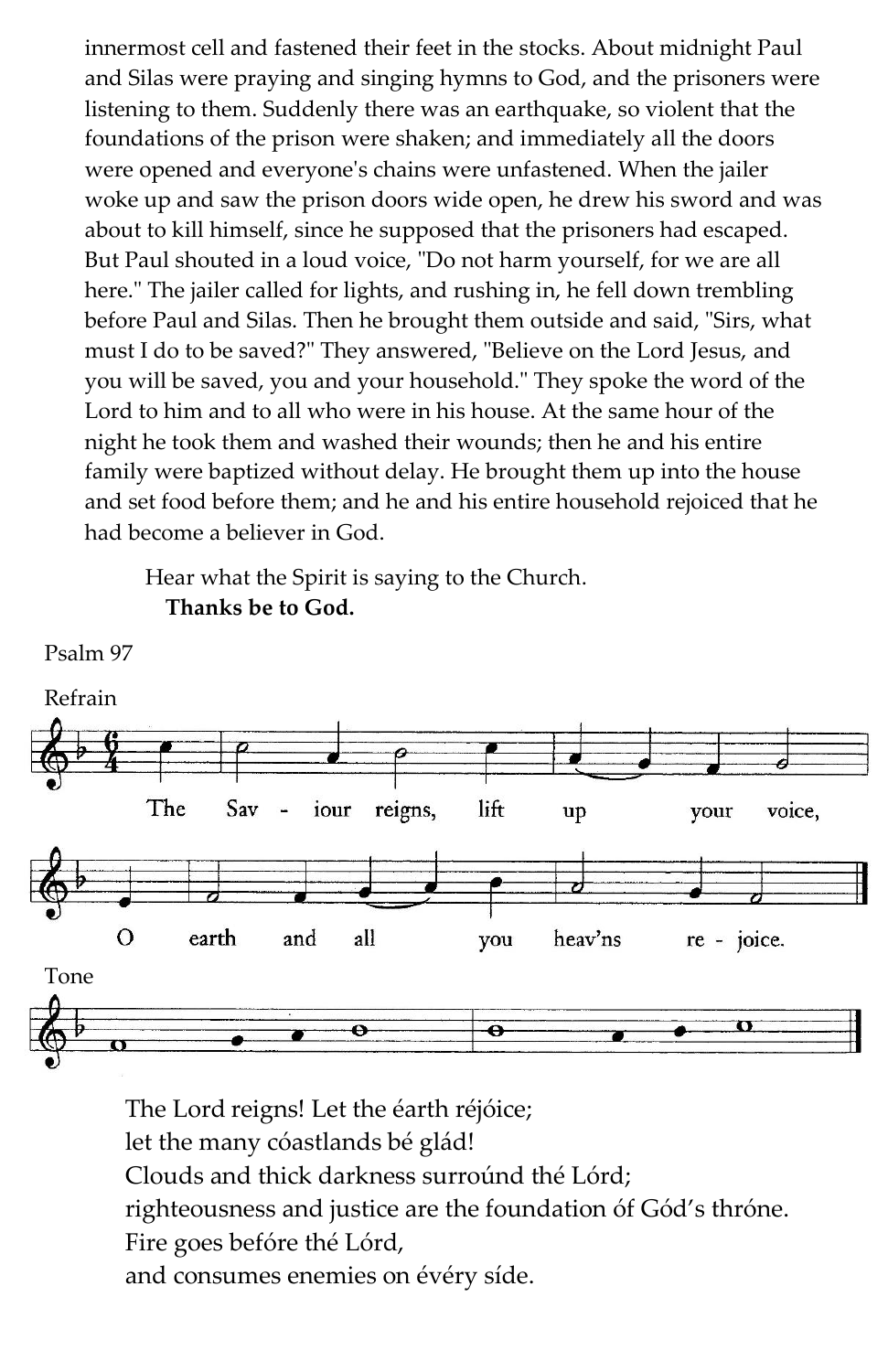Lightnings light úp thé wórld; the earth sées ánd trémbles. Mountains melt like wax befóre thé Lórd, before the Lord of áll thé éarth. The heavens proclaim God's ríghteóusnéss; and all the peoples behóld Gód's glóry.

# **R**

All who worship images are put to shame, who make their boast in wórthléss ídols; all gods bow down befóre thé Lórd. Zion hears ánd ís glád; the daughters of Judah rejoice, because of your judgments Ô Gód. For you, O Lord, are most high over áll thé éarth; you are exalted far abóve áll góds.

# **R**

The Lord loves those who hâte évil, guards the lives of the faithful, and rescues them from the hand óf thé wícked. Light dawns fór thé ríghteous, and joy for the úpright ín héart. Rejoice in the Lord Ó yóu ríghteous, and give thanks to God's hólý náme!

## **R**

Second Reading: Revelation  $22.12-14$ ,  $16-17$ ,  $20-21$  Reader: Peter Lee

"See, I am coming soon; my reward is with me, to repay according to everyone's work. I am the Alpha and the Omega, the first and the last, the beginning and the end." Blessed are those who wash their robes, so that they will have the right to the tree of life and may enter the city by the gates. "It is I, Jesus, who sent my angel to you with this testimony for the churches. I am the root and the descendant of David, the bright morning star." The Spirit and the bride say, "Come." And let everyone who hears say, "Come." And let everyone who is thirsty come. Let anyone who wishes take the water of life as a gift. The one who testifies to these things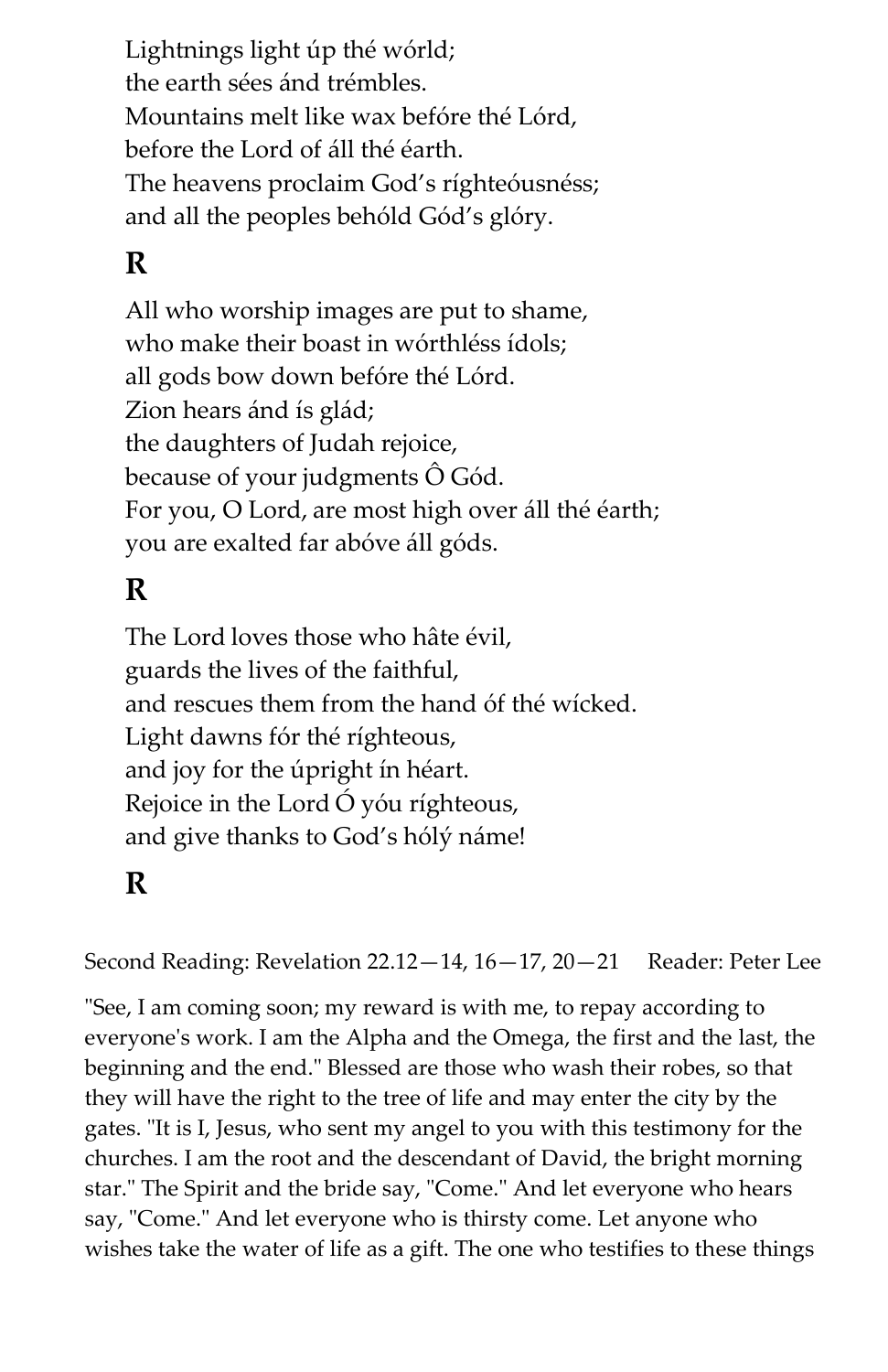says, "Surely I am coming soon." Amen. Come, Lord Jesus! The grace of the Lord Jesus be with all the saints. Amen.

Hear what the Spirit is saying to the Church. **Thanks be to God.**

The Holy Gospel: John 17.20—26

**Hal**  $-$  **le**, hal  $-$  **le**, hal  $-$  **le**  $\prime$  **lu**  $-$  **jah! Hal – le, hal – le, hal – le** *'* **lu – jah! .. Hal – le, hal – le, hal – le** *'* **lu – jah! .. Hal - le – lu – jah!** *'* **Hal – le – lu – jah!** *(repeats)* The Lord be with you.

**And also with you.**

The Holy Gospel of our Lord Jesus Christ according to John. **Glory to you, Lord Jesus Christ.**

Jesus said, "I ask not only on behalf of these, but also on behalf of those who will believe in me through their word, that they may all be one. As you, Father, are in me and I am in you, may they also be in us, so that the world may believe that you have sent me. The glory that you have given me I have given them, so that they may be one, as we are one, I in them and you in me, that they may become completely one, so that the world may know that you have sent me and have loved them even as you have loved me. Father, I desire that those also, whom you have given me, may be with me where I am, to see my glory, which you have given me because you loved me before the foundation of the world. Righteous Father, the world does not know you, but I know you; and these know that you have sent me. I made your name known to them, and I will make it known, so that the love with which you have loved me may be in them, and I in them."

The Gospel of Christ. **Praise to you, Lord Jesus Christ.**

```
\intHal – le, hal – le, hal – le \int lu – jah!
 Hal – le, hal – le, hal – le ' lu – jah!
 ..
Hal – le, hal – le, hal – le ' lu – jah!
 ..
    Hal - le – lu – jah! ' Hal – le – lu – jah! (repeats)
```
Sermon: Reverend Mike Stuchbery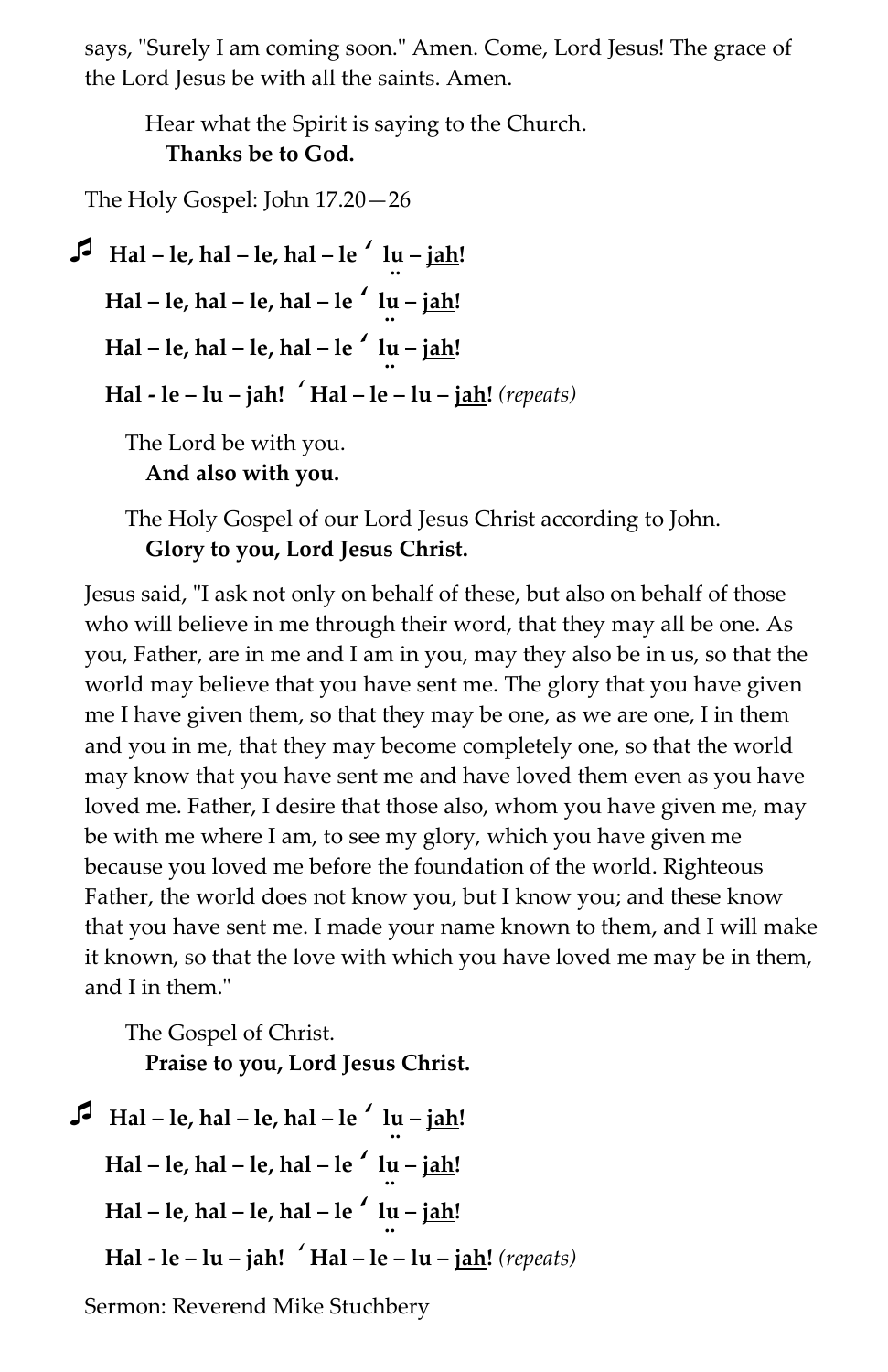#### **Affirmation of Faith**

**You, O God, are supreme and holy. You create our world and give us life. Your purpose overarches everything we do. You have always been with us. You are God.**

**You, O God, are infinitely generous, good beyond all measure. You came to us before we came to you. You have revealed and proved your love for us in Jesus Christ, who lived and died and rose again. You are with us now. You are God.**

**You, O God, are Holy Spirit. You empower us to be your gospel in the world. You reconcile and heal; you overcome death.**

**You are God. We worship you.**

| The Prayers of the People |
|---------------------------|
|---------------------------|

Leader: Ashani Weerasinghe

*We sit or kneel as we are most attentive for prayer.*

Pray for the peace of Jerusalem: may they prosper who love you! *(Psalm 122.6)*

Let us pray to God, the Holy Spirit, saying;

#### **Come, Holy Spirit, Come**

Come, Holy Spirit: hear us as we pray for the Church here and everywhere. For our Bishops and leaders, for our Clergy and teachers, for the Anglican Communion around the world and, particularly today, for the church in Jerusalem, for Archbishop Hosam Naoum, and the Episcopal Diocese of Jerusalem and Bishop Ibrahim Azar and the Synod of the Evangelical Lutheran Church in Jordan and The Holy land, that all may proclaim your word of peace and reconciliation.

**Come, Holy Spirit, Come**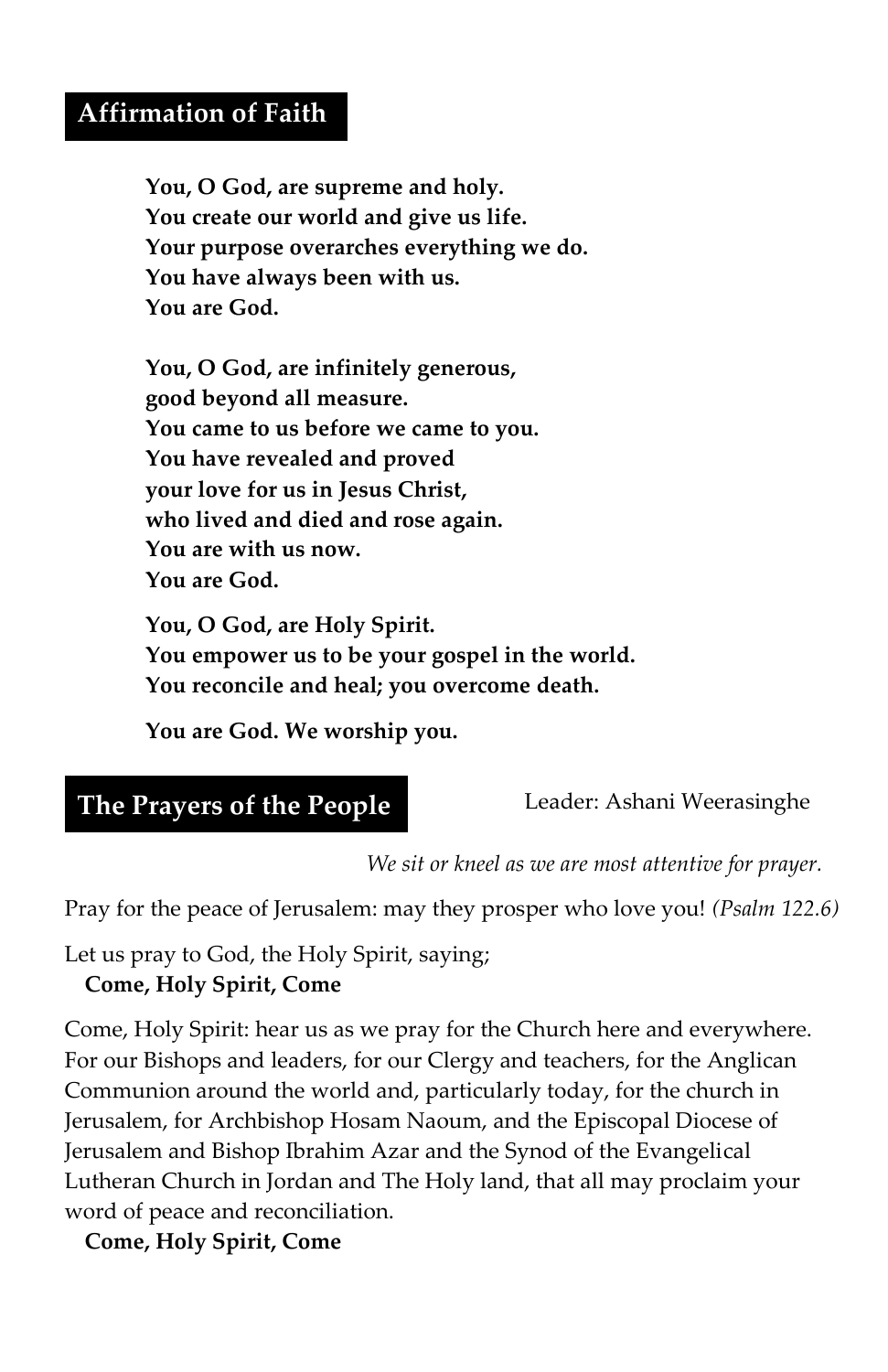Come, Holy Spirit: hear us as we pray for justice and peace on earth. For leaders of this country of Canada and for leaders of all nations, particularly remembering today Israel, Palestine, Jordan, Syria, and Lebanon. May peace and harmony abundantly bless these achingly beautiful and historic places of your Creation, O God.

#### **Come, Holy Spirit, Come**

Come, Holy Spirit: hear us as we pray for the holy city of Jerusalem. Bring to those who lead Jewish, Muslim, and Christian communities a spirit of cooperation and collaboration as this ancient and blessed city continues to be 'holy' for us all.

#### **Come, Holy Spirit, Come**

Come, Holy Spirit, be with all those in need. We pray for victims of war and violence, for refugees and prisoners, for all who are afflicted or oppressed. Be present to those who are ill or approaching death, especially Wilf, Grayson, Jeff, Douglas, Michael, Richard, and Carolyn. Sustain their families and friends as they offer encouragement and support that they may be held in your healing power. We pray for those who have died . . . that they may live eternally in God's presence, and for those who mourn, that they may be comforted.

#### **Come, Holy Spirit, Come**

Into your hands, O God, we commend all for whom we pray, trusting in your mercy, through Jesus Christ our risen and ascended Lord. **Amen**.

# **Confession and Absolution**

Dear friends in Christ, God is steadfast in love and infinite in mercy; welcoming sinners and inviting them to this table. Let us confess our sins, confident in God's forgiveness.

*The Prayer Bell calls us to silent reflection*

Most merciful God,

**we confess that we have sinned against you in thought, word, and deed, by what we have done, and by what we have left undone. We have not loved you with our whole heart; we have not loved our neighbours as ourselves. We are truly sorry and we humbly repent. For the sake of your Son Jesus Christ, have mercy on us and forgive us, that we may delight in your will, and walk in your ways, to the glory of your name. Amen.**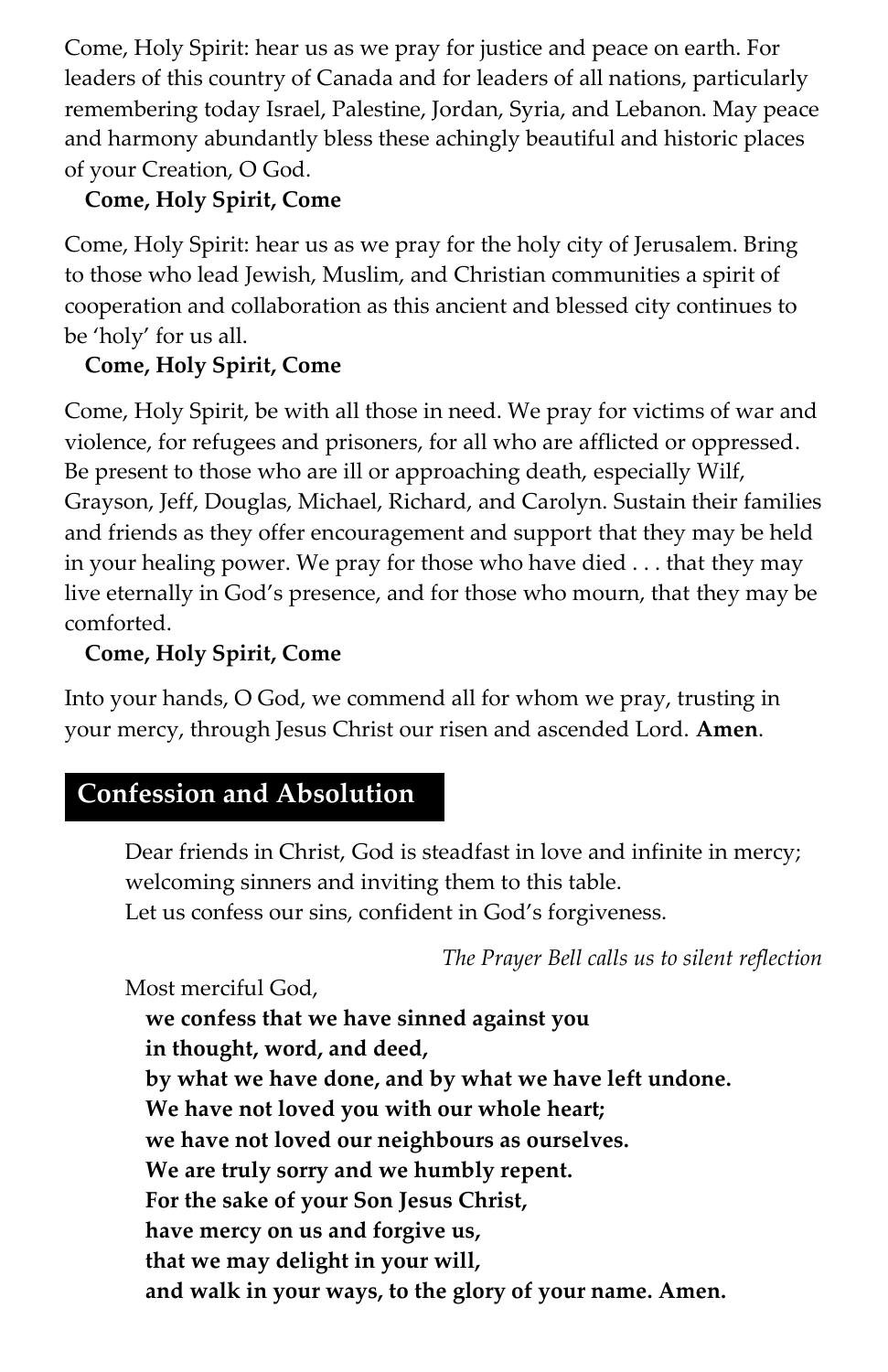Almighty God have mercy upon you, pardon and deliver you from all your sins, confirm and strengthen you in all goodness, and keep you in eternal life; through Jesus Christ our Lord. **Amen.**

#### **The Peace**

The peace of the Lord be always with you. **And also with you.**

## **The Offertory**

*We offer ourselves and our monetary gifts for the support of the ministry of the Church.*

## *Come to the Water*

- **1. O let all who thirst, let them come to the water. and let all who have nothing, let them come to the Lord: without money, without price. Why should you pay the price, except for the Lord?**
- **2. And let all who seek, let them come to the water. and let all who have nothing, let them come to the Lord: without money, without strife. Why should you spend your life, except for the Lord?**
- **3. And let all who toil, let them come to the water. And let all who are weary, let them come to the Lord: all who labour, without rest. How can your soul find rest, except for the Lord?**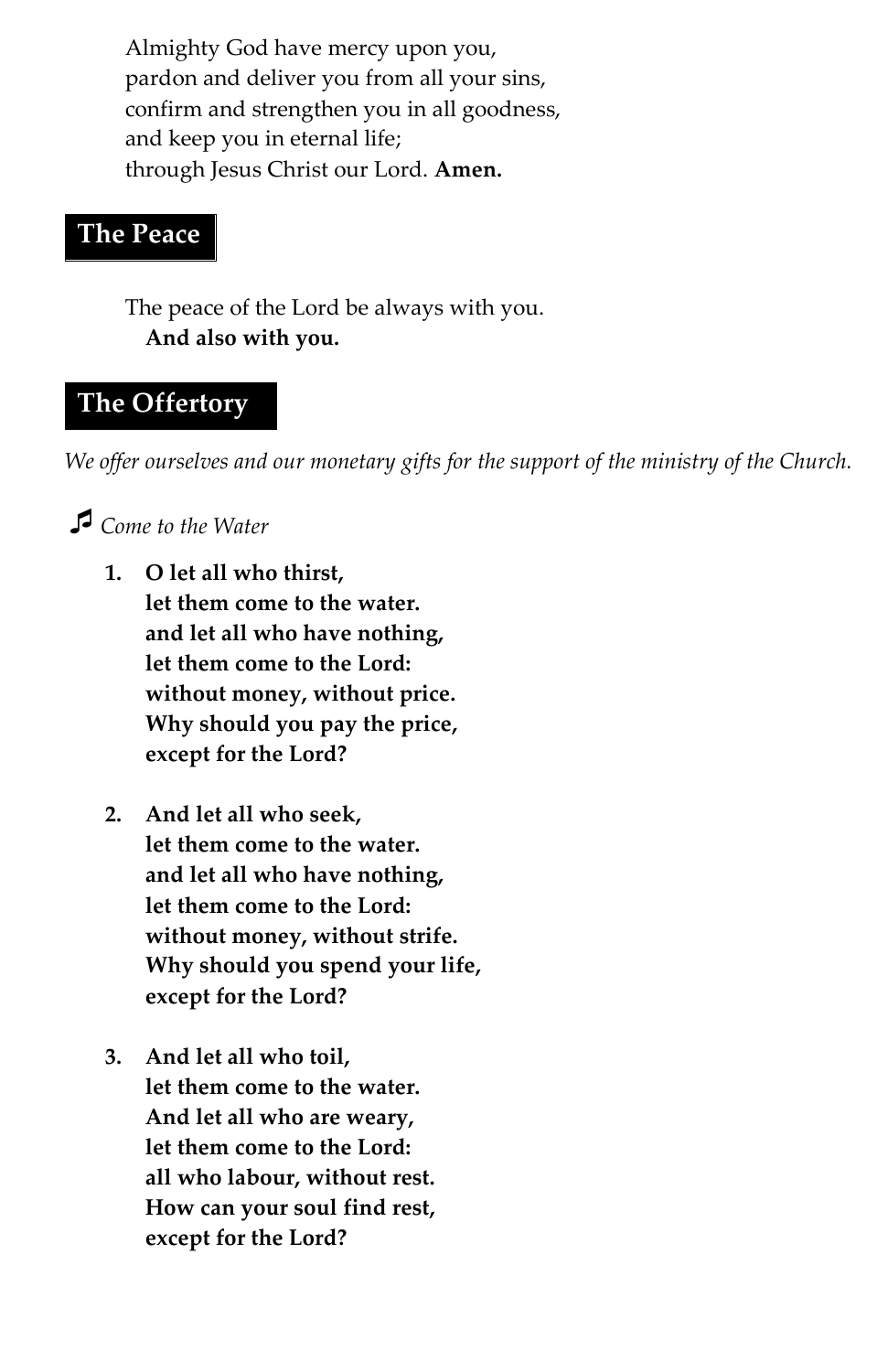**4. And let all the poor, let them come to the water. Bring the ones who are laden, bring them all to the Lord. Bring the children without might. Easy the load and light: Come to the Lord.**

Blessing of a Vase in Memory of Mary Neale

Our help is in the name of the Lord. **The Maker of heaven and earth.** The Lord be with you. **And also with you.**

O God, by whose word all things are sanctified, pour your blessing upon this vase dedicated to the memory of Mary Neale, and grant that as we use it in our worship services with thanksgiving, we also may be blessed by you the maker of all things. Through Christ our Lord.

#### **Amen.**

Prayer Over the Gifts

Let us pray.

Eternal God, our Saviour Jesus Christ has promised to be with us until the end of time. Accept all we offer you this day, and renew us in his transfigured life; for the sake of Jesus Christ our Lord. **Amen.**

#### **The Great Thanksgiving**

The Lord be with you. **And also with you.**

Lift up your hearts. **We lift them to the Lord.** 

Let us give thanks to the Lord our God. **It is right to give our thanks and praise.**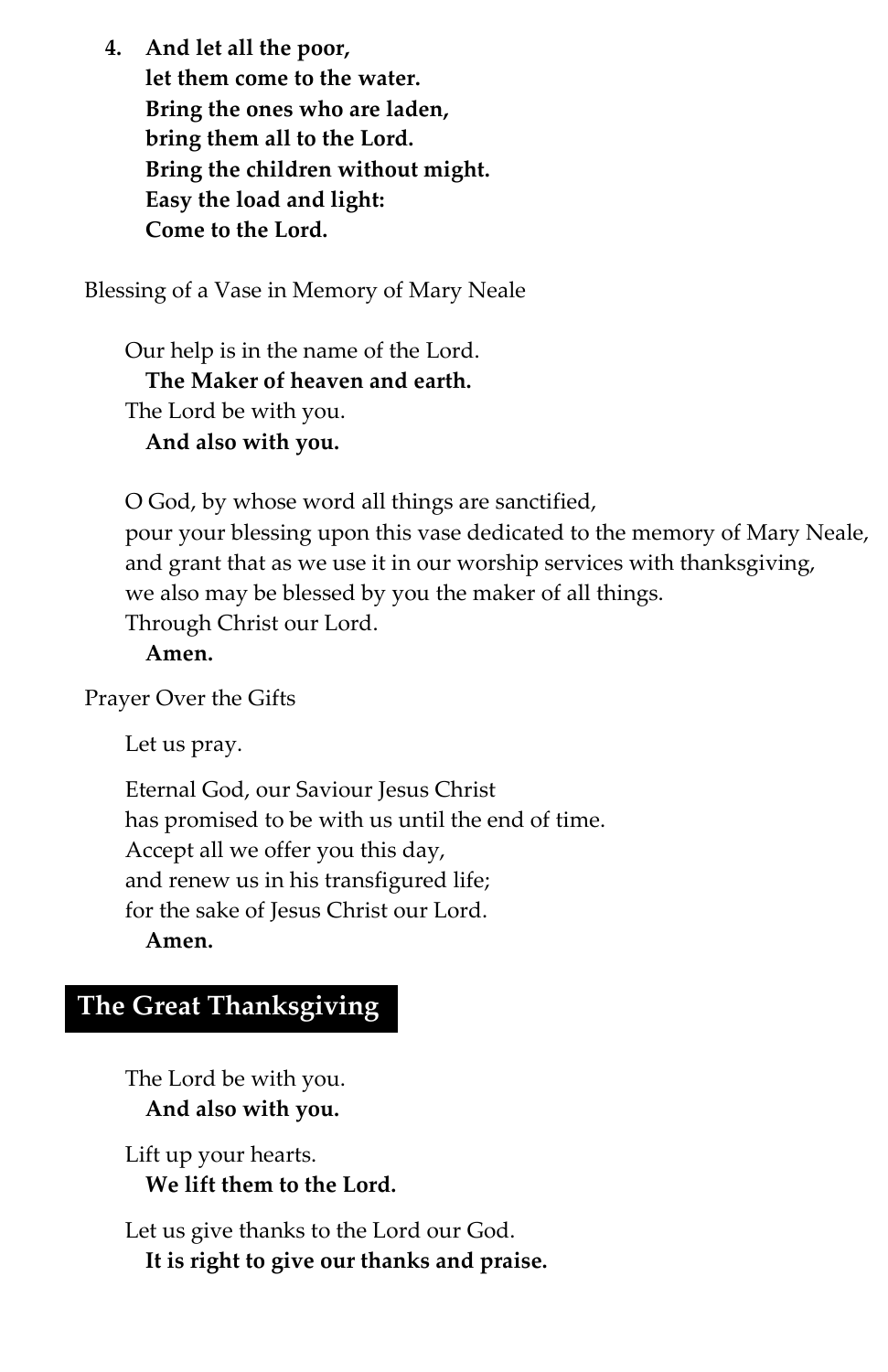Blessed are you, gracious God, creator of heaven and earth; we give you thanks and praise through Jesus Christ our Lord, who after his glorious resurrection appeared to his disciples, and in their sight ascended into heaven to prepare a place for us; that where he is, there we might also be, and reign with him in glory. Therefore we praise you with angels and archangels and with all the company of heaven, who for ever sing this hymn to proclaim the glory of your name.

 **Holy, holy, holy Lord, God of power and might, .. .. heaven and earth are full of your glory. .. Hosanna in the highest. .. Blessed is he who comes in the name of the Lord. Hosanna in the highest. Hosanna in the highest. .. .. ..**

We give thanks to you, Lord our God, for the goodness and love you have made known to us in creation; in calling Israel to be your people; in your Word spoken through the prophets; and above all in the Word made flesh, Jesus your Son. For in these last days you sent him to be incarnate from the Virgin Mary, to be the Saviour and Redeemer of the world. In him, you have delivered us from evil, and made us worthy to stand before you. In him, you have brought us out of error into truth, out of sin into righteousness, out of death into life.

On the night he was handed over to suffering and death, a death he freely accepted, our Lord Jesus Christ took bread;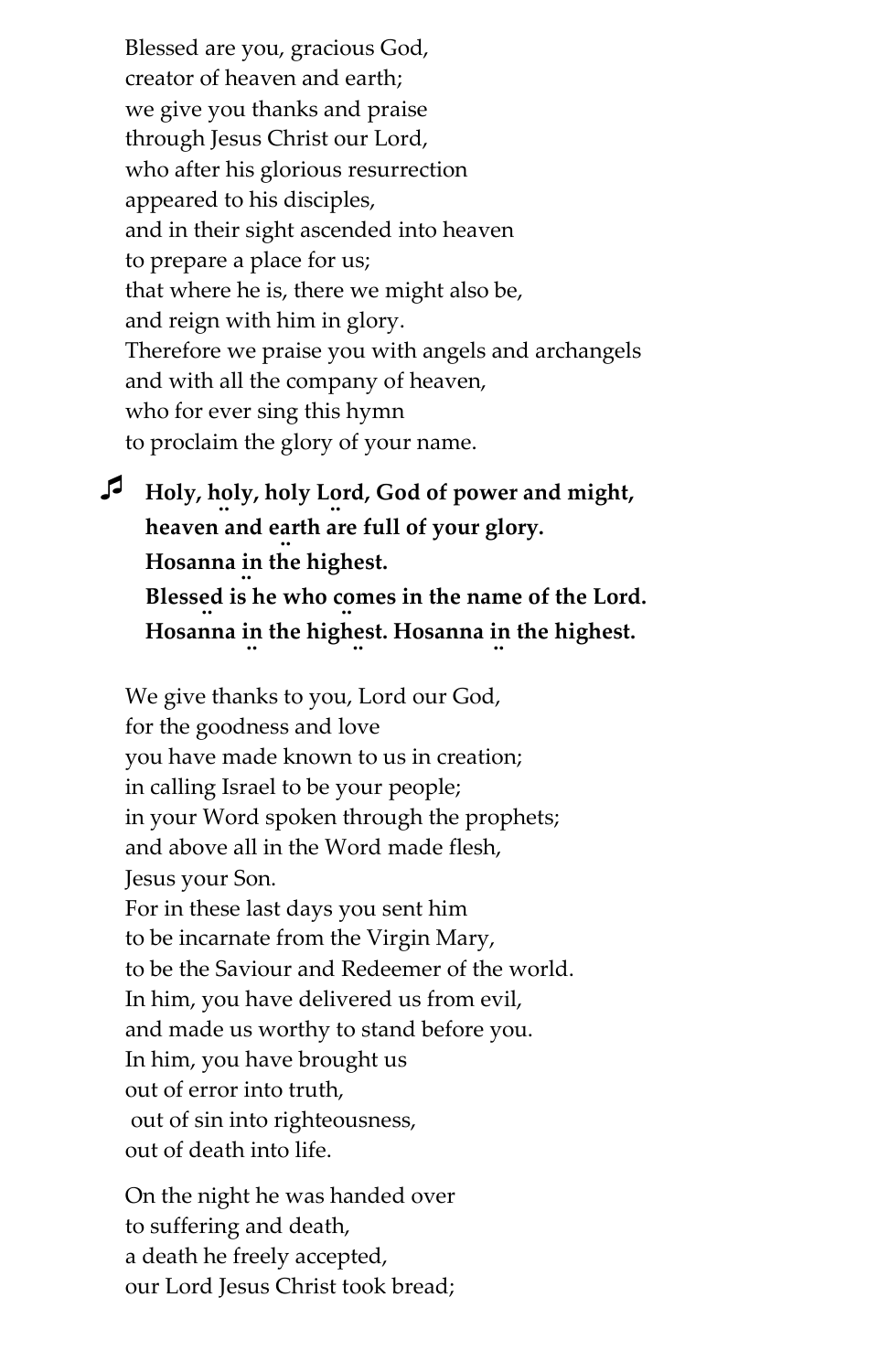and when he had given thanks to you, he broke it, and gave it to his disciples, and said, "Take, eat: this is my body which is given for you. Do this for the remembrance of me."

After supper he took the cup of wine; and when he had given thanks, he gave it to them, and said, "Drink this, all of you: this is my blood of the new covenant, which is shed for you and for many for the forgiveness of sins. Whenever you drink it, do this for the remembrance of me."

Therefore, Father, according to his command, **we remember his death, we proclaim his resurrection, we await his coming in glory;** 

and we offer our sacrifice of praise and thanksgiving to you, Lord of all; presenting to you, from your creation, this bread and this wine.

We pray you, gracious God,

to send your Holy Spirit upon these gifts,

that they may be the sacrament

of the body of Christ

and his blood of the new covenant.

Unite us to your Son in his sacrifice,

that we, made acceptable in him,

may be sanctified by the Holy Spirit.

In the fullness of time, reconcile all things in Christ, and make them new, and bring us to that city of light where you dwell with all your sons and daughters; through Jesus Christ our Lord, the firstborn of all creation, the head of the Church, and the author of our salvation;

by whom, and with whom, and in whom, in the unity of the Holy Spirit, all honour and glory are yours, almighty Father, now and for ever.

**Amen.**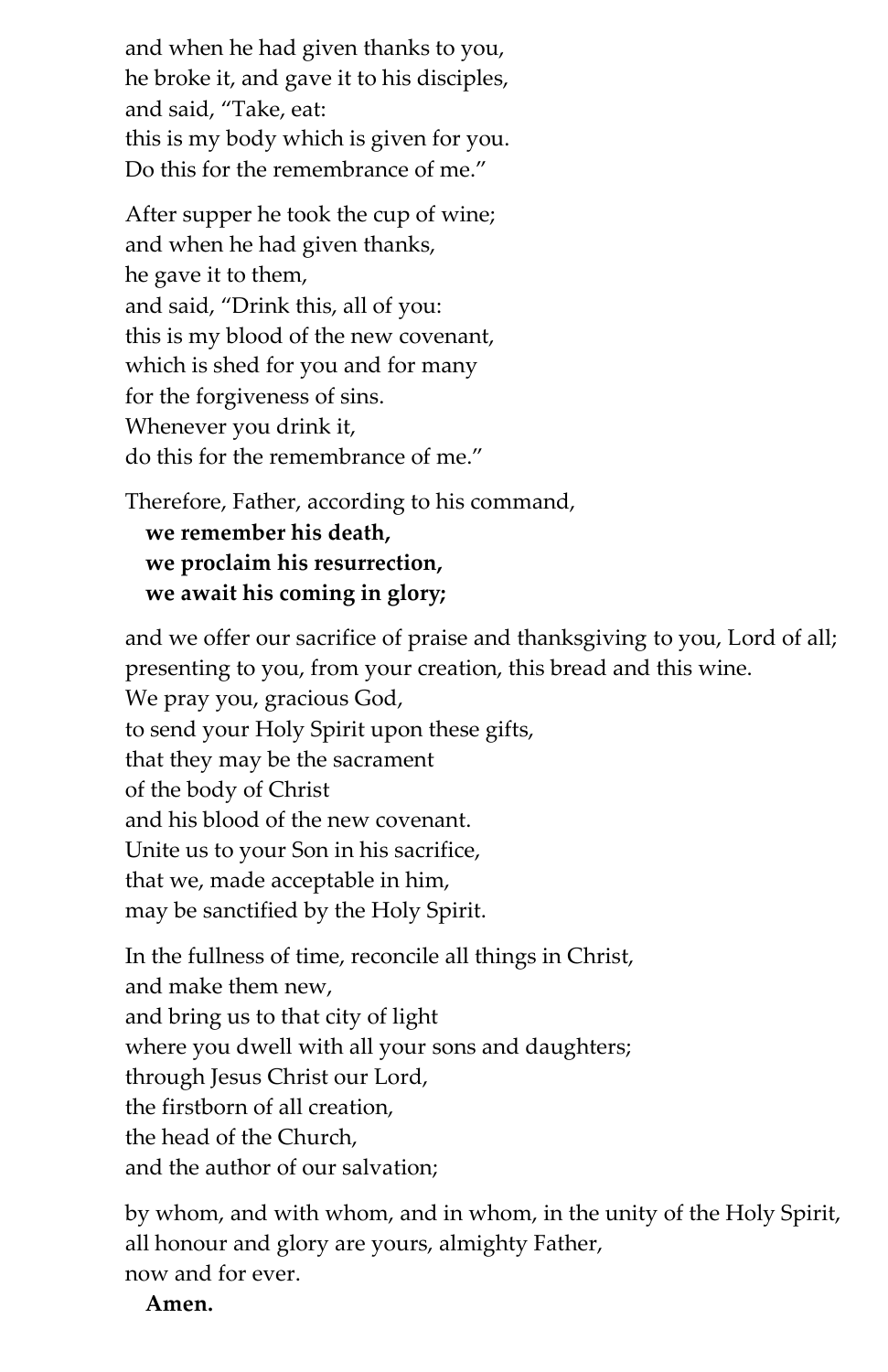The Lord's Prayer

As our Saviour taught us, let us pray.

**Our Father in heaven, hallowed be your name, your kingdom come, your will be done, on earth as in heaven. Give us today our daily bread. Forgive us our sins as we forgive those who sin against us. Save us from the time of trial, and deliver us from evil. For the kingdom, the power, and the glory are yours, now and for ever. Amen.**

Breaking of the Bread

Lord, we died with you on the cross. **Now we are raised to new life.** We were buried in your tomb. **Now we share in your resurrection.** Live in us, that we may live in you.

The gifts of God for the people of God. **Thanks be to God.**

**Those worshipping at home are invited to pray the** *Prayer for Spiritual Communion,* **while those physically present come forward to receive the bread.**

**Jesus, I believe that you are present with us in the sacrament of bread and wine. I love you and I desire your presence afresh in my life. Since I cannot now receive the bread and wine of the altar, come spiritually into my heart. I embrace you and unite myself to you; never let me be separated from you. Amen.**

Communion Music

Hymn **73** *One Bread One Body*

*Refrain*

**One bread, one body, one Lord of all one cup of blessing which we bless ― and we, though many, throughout the earth, we are one body in this one Lord.**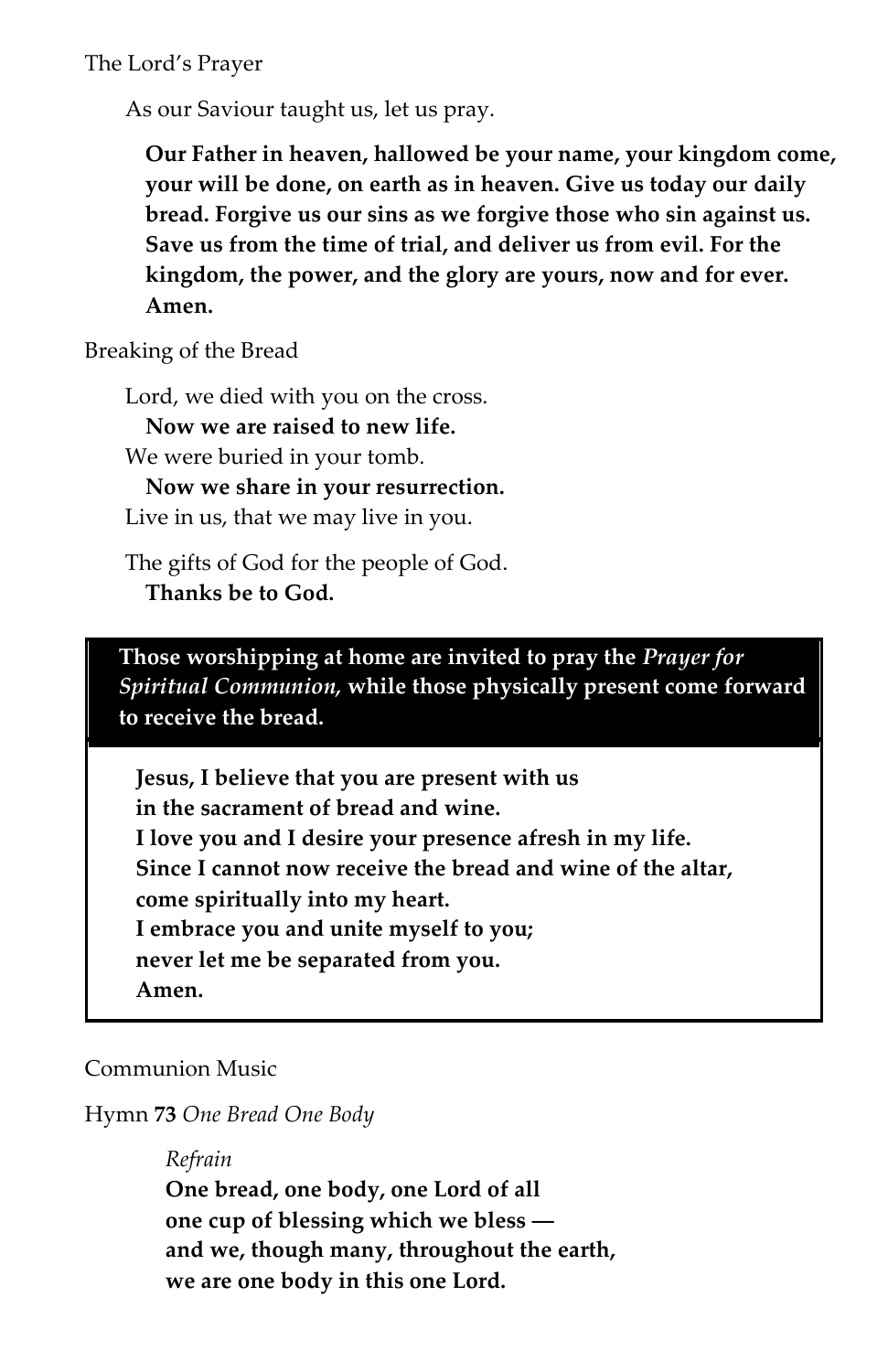- 1. **Gentile or Jew, servant or free, woman or man, no more.** *Refrain*
- 2. **Many the gifts, many the works, one in the Lord of all.** *Refrain*
- 3. **Grain for the fields, scattered and grown, gathered to one for all.**

*Refrain*

Prayer After Communion

Let us pray.

Eternal Giver of love and power, your Son Jesus Christ has sent us into all the world to preach the gospel of his kingdom. Confirm us in this mission, and help us to live the good news we proclaim; through Jesus Christ our Lord. **Amen.**

Glory to God,

**whose power, working in us, can do infinitely more than we can ask or imagine. Glory to God from generation to generation, in the Church and in Christ Jesus, forever and ever. Amen.**

May Christ who is human and divine, who is of heaven and also of earth, lift up your lives to God, and the blessing of God, Source of all life, Eternal Word, and Holy Spirit, be with you always.

**Amen.**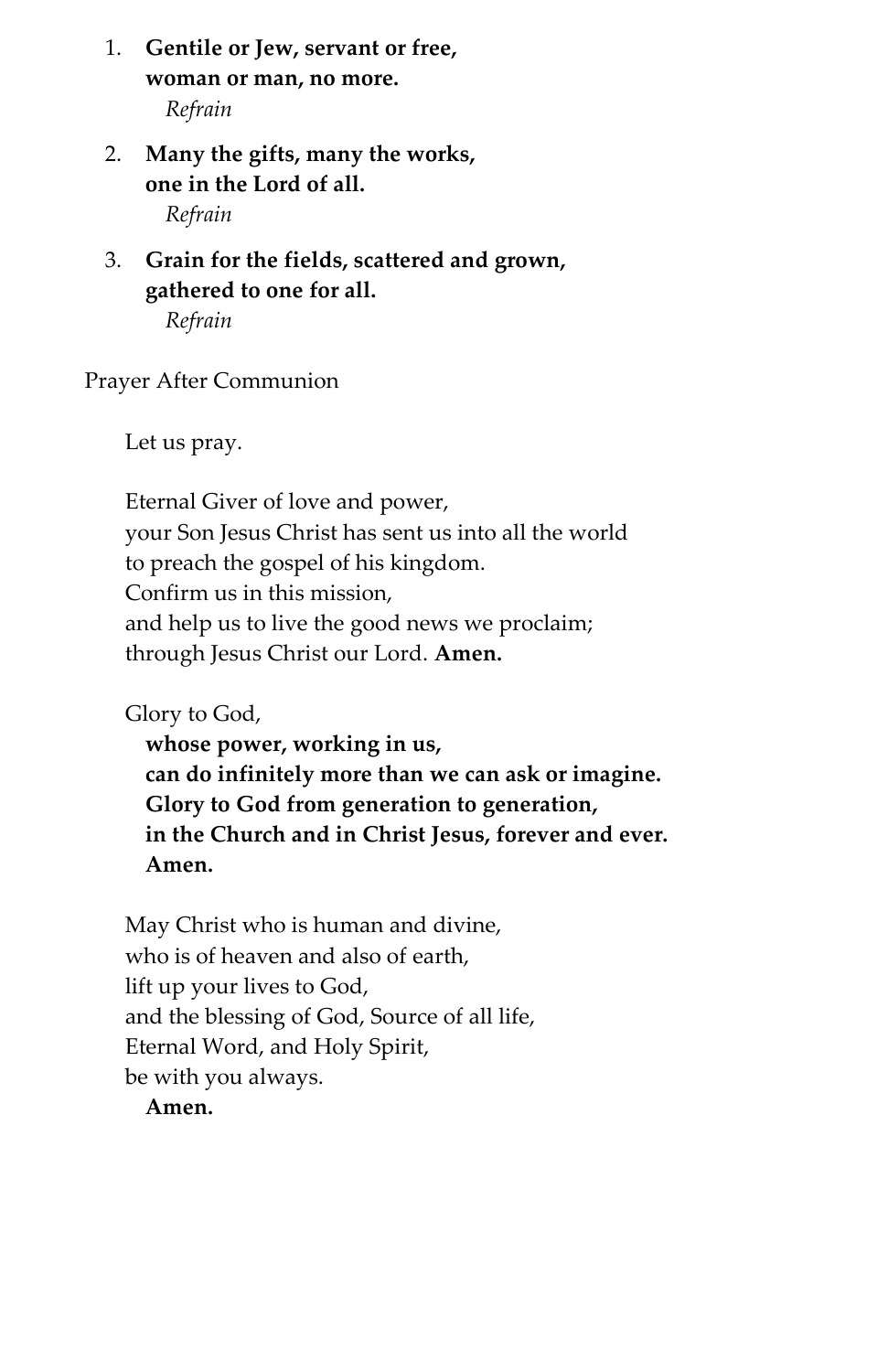#### Hymn **497** *Eternal Ruler of the Ceaseless Round*

- 1. **Eternal ruler of the ceaseless round of circling planets singing on their way, Guide of the nations from the night profound into the glory of the perfect day: rule in our hearts that we might ever be guided and strengthened and upheld by thee.**
- 2. **We are of thee, the children of thy love, companions of thy well-beloved Son; descend, O Holy Spirit, like a dove, into our hearts that we may be as one: as one with thee, to whom we ever tend; as one with him, our pattern and our friend.**
- 3. **We would be one in hatred of all wrong, one in our love of all things sweet and fair, one with the joy that rises into song, one with the grief that finds no voice in prayer, one in the power that makes thy children free to follow truth, and thus to follow thee.**
- 4. **O clothe us in thy heavenly armour, Lord, thy trusty shield, thy sword of love divine; our inspiration be thy constant word; we ask no victories that are not thine: give us the shield of faith that we may be steadfast, attentive, firm in serving thee.**

Go in peace to love and serve the Lord. **Thanks be to God. Alleluia!**

Copyright notices and licensing: Permission to podcast/stream the music in this service obtained from One License #A-712212. All rights reserved.

*Like a Healing Stream* Text and Music: Bruce Harding © 2003 Bruce Harding, www.evensong.ca

*Come to the Water* Text and Music, John B. Foley, SJ © 1978, OCP Pub.

*One Bread, One Body* Text and Music: John B. Foley, SJ © John B. Foley, SJ, and New Dawn Music OCP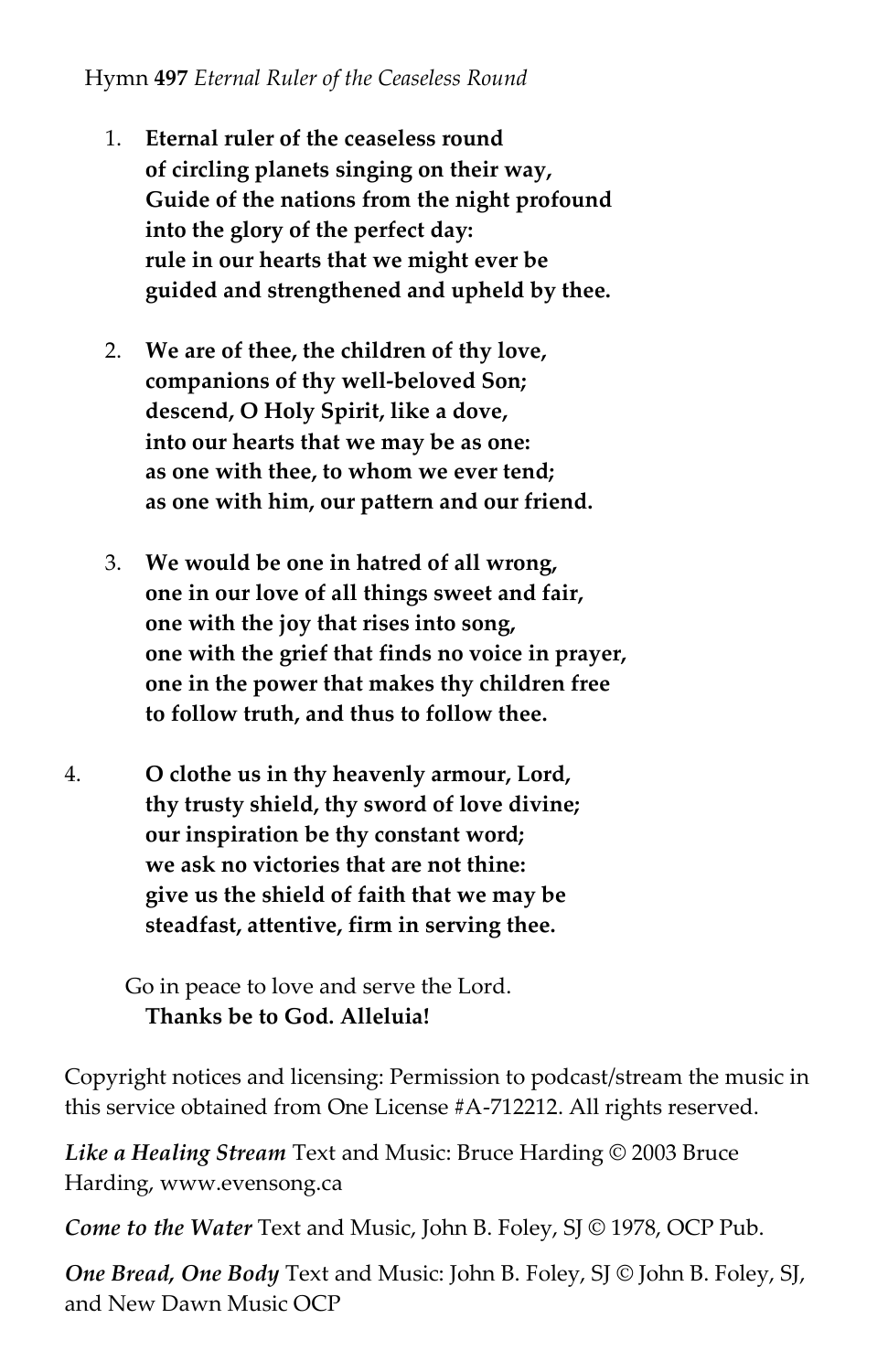#### *Eternal Ruler of the Ceaseless Round* Public Domain.

**Prayers, Liturgy** Copyright © 2004 by the General Synod of the Anglican Church of Canada. All rights reserved. Reproduced under license from ABC Publishing, Anglican Book Centre, a ministry of the General Synod of the Anglican Church of Canada, from *Anglican Liturgical Library.* Further copying is prohibited.

**Scripture Readings** Reprinted from the *New Revised Standard Version* © 1989 by the Division of Christian Education of the National Council of Churches of Christ in the U.S.A. Used by permission. All rights reserved.

**Psalm** Refrain: *Sussex Carol trad. English*, Tone: Hal H. Hopson *The Book of Psalms* © 1995 The Presbyterian Church in Canada

**Affirmation of Faith** *A New Zealand Prayer Book He Karakia Mihinare o Aotearoa* Copyright © 1989 by the Anglican Church in Aotearoa, New Zealand and Polynesia. All rights reserved

**Prayers of the People** *Resources for Jerusalem and Holy Land Sunday* Copyright © 2022 by the General Synod of the Anglican Church of Canada. All rights reserved

# **Announcements and Notices - Sunday, May 29, 2022**



**Jazz Vespers** – Today at 4:00pm Michael Occhipinti – Guitar Kevin Turcotte – Trumpet Jon Maharaj - Bass

# **Calendar**

**Readings for next Sunday** – June 5 *– Pentecost* Genesis 11.1-9; Psalm 104.25-35, 37b; acts 2.1-21; John 14.8-17, 25-27

## **This Week**

Thursday *Let My People Sing!* – 7:00pm via ZOOM, use the Sunday morning worship link on the web site. Thursday, June 9 is the last *Let My People Sing!* until the fall – a sing your favourites night.